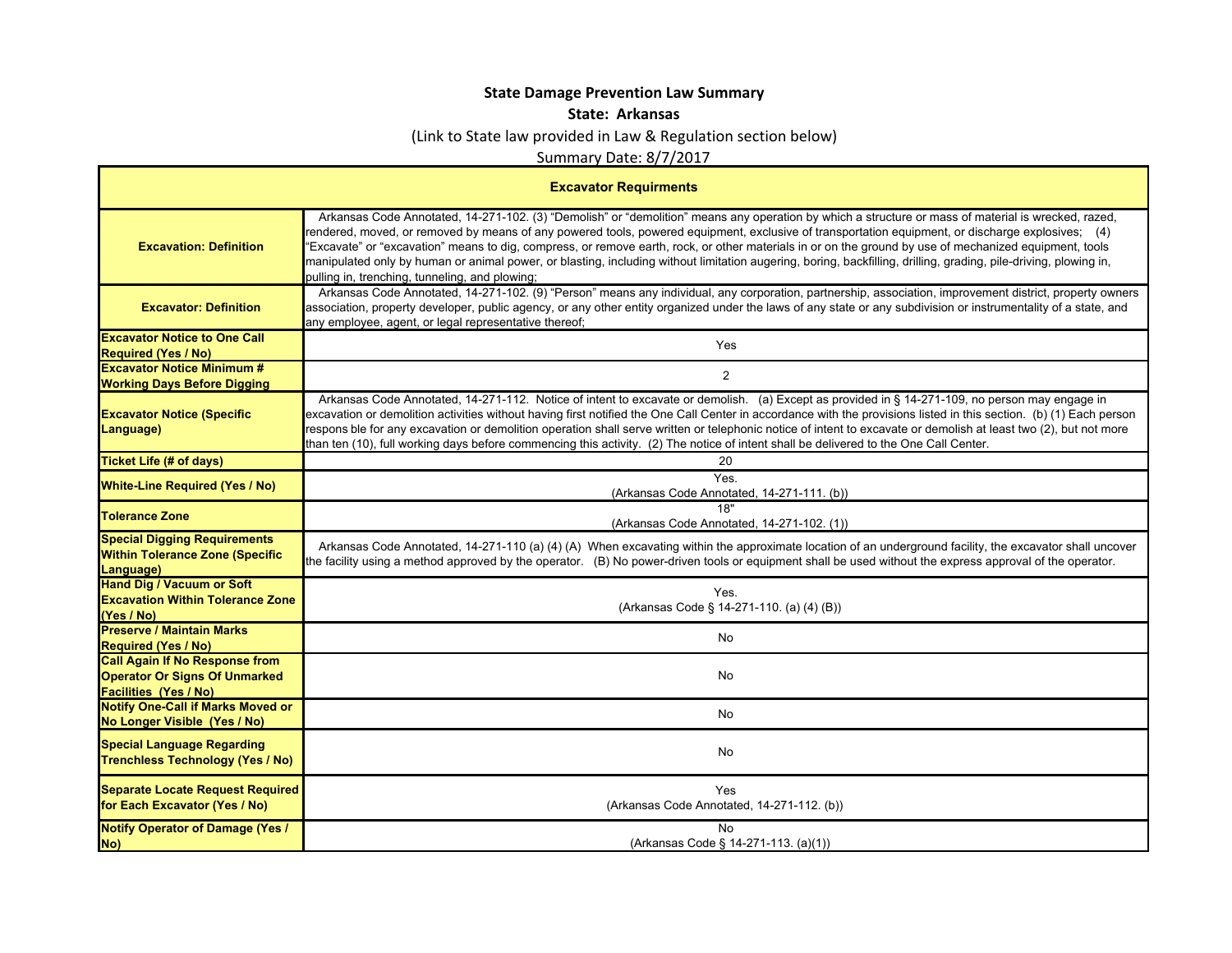| <b>Notify One Call Center of Damage</b>                                                                    | Yes                                                                                                                                                                                                                                                                                                                                                                                                                                                                                                                                                                                                                                                                                                                                                                                                                                                                                                                                                                                                                                                                                                                                                                                                                                                                                                                                                                                                                                                                                                                                                                                                                                                                                                                                                                                                                                                                                |  |
|------------------------------------------------------------------------------------------------------------|------------------------------------------------------------------------------------------------------------------------------------------------------------------------------------------------------------------------------------------------------------------------------------------------------------------------------------------------------------------------------------------------------------------------------------------------------------------------------------------------------------------------------------------------------------------------------------------------------------------------------------------------------------------------------------------------------------------------------------------------------------------------------------------------------------------------------------------------------------------------------------------------------------------------------------------------------------------------------------------------------------------------------------------------------------------------------------------------------------------------------------------------------------------------------------------------------------------------------------------------------------------------------------------------------------------------------------------------------------------------------------------------------------------------------------------------------------------------------------------------------------------------------------------------------------------------------------------------------------------------------------------------------------------------------------------------------------------------------------------------------------------------------------------------------------------------------------------------------------------------------------|--|
| (Yes / No)                                                                                                 | (Arkansas Code § 14-271-113. (a)(1))                                                                                                                                                                                                                                                                                                                                                                                                                                                                                                                                                                                                                                                                                                                                                                                                                                                                                                                                                                                                                                                                                                                                                                                                                                                                                                                                                                                                                                                                                                                                                                                                                                                                                                                                                                                                                                               |  |
| <b>Call 911 if Hazardous Materials</b>                                                                     | Yes.                                                                                                                                                                                                                                                                                                                                                                                                                                                                                                                                                                                                                                                                                                                                                                                                                                                                                                                                                                                                                                                                                                                                                                                                                                                                                                                                                                                                                                                                                                                                                                                                                                                                                                                                                                                                                                                                               |  |
| Released (Yes / No)                                                                                        | (Arkansas Code § 14-271-113. (b))                                                                                                                                                                                                                                                                                                                                                                                                                                                                                                                                                                                                                                                                                                                                                                                                                                                                                                                                                                                                                                                                                                                                                                                                                                                                                                                                                                                                                                                                                                                                                                                                                                                                                                                                                                                                                                                  |  |
| <b>Notice Exemptions (Yes / No)</b>                                                                        | Yes                                                                                                                                                                                                                                                                                                                                                                                                                                                                                                                                                                                                                                                                                                                                                                                                                                                                                                                                                                                                                                                                                                                                                                                                                                                                                                                                                                                                                                                                                                                                                                                                                                                                                                                                                                                                                                                                                |  |
| <b>Notice Exemptions (Specific</b><br>Language))                                                           | Arkansas Code Annotated, 14-271-109 (a) Compliance with notice requirements of § 14-271-112 is not required for: (1) The moving of earth that is not on<br>a right-of-way or within an easement of an operator by tools manipulated only by human or animal power; (2) The moving of earth by an operator that is on a<br>right-of-way or within an easement of the operator by tools only manipulated by human power and exclusively for the purposes of system maintenance and<br>leak detection; (3) Any agricultural purposes, including any form of cultivation for agricultural purposes, digging for postholes on private property,<br>construction and maintenance of farm ponds, land clearing, or other normal agricultural purposes, that are not on a right-of-way of an operator; (4) The<br>opening of a grave in a cemetery that is not on a right-of-way of an operator; or (5) Routine road work and general maintenance as performed in the right-of-<br>way by state or county maintenance departments, but excluding any work or maintenance involving any demolition or excavation. (b) (1) Compliance with<br>notice requirements of § 14-271-112 is not required of persons responsible for repair or restoration of service, or to ameliorate an imminent danger to life,<br>health, property, or public safety. (2) However, those persons shall give, as soon as practicable, oral notice of the emergency excavation or demolition to the<br>One Call Center and request emergency assistance from the One Call Center in locating and providing immediate protection to its underground facilities. (3)<br>An imminent danger to life, health, property, or public safety exists whenever there is a substantial likelihood that loss of life, health, or property will result<br>before the procedures under § 14-271-112 can be fully complied with. |  |
| <b>Operator Response</b>                                                                                   |                                                                                                                                                                                                                                                                                                                                                                                                                                                                                                                                                                                                                                                                                                                                                                                                                                                                                                                                                                                                                                                                                                                                                                                                                                                                                                                                                                                                                                                                                                                                                                                                                                                                                                                                                                                                                                                                                    |  |
| Minimum # Days for Operator to                                                                             |                                                                                                                                                                                                                                                                                                                                                                                                                                                                                                                                                                                                                                                                                                                                                                                                                                                                                                                                                                                                                                                                                                                                                                                                                                                                                                                                                                                                                                                                                                                                                                                                                                                                                                                                                                                                                                                                                    |  |
| <b>Respond After Receiving Notice</b>                                                                      | 2                                                                                                                                                                                                                                                                                                                                                                                                                                                                                                                                                                                                                                                                                                                                                                                                                                                                                                                                                                                                                                                                                                                                                                                                                                                                                                                                                                                                                                                                                                                                                                                                                                                                                                                                                                                                                                                                                  |  |
| (Generally)                                                                                                |                                                                                                                                                                                                                                                                                                                                                                                                                                                                                                                                                                                                                                                                                                                                                                                                                                                                                                                                                                                                                                                                                                                                                                                                                                                                                                                                                                                                                                                                                                                                                                                                                                                                                                                                                                                                                                                                                    |  |
| <b>Operator Requirements to</b><br><b>Respond to Locate Notification</b><br>(Specific Language)            | Arkansas Code Annotated, 14-271-110 (a) (2) (A) Unless otherwise agreed to between the excavators and the operator, within two (2) working days after<br>notification from the One Call Center, the operator shall identify the approximate location of the facilities by field-marking on the surface by paint, dye, stakes,<br>or any other clearly visible marking which designates the horizontal course of the facilities. (B) If the operator has no facilities in the area, the operator shall so<br>inform the person proposing the activity, either by contacting that person or by leaving such information at the site. (3) When an underground facility is being<br>located, the operator shall furnish the excavator information which identifies the approximate center line, approximate or estimated depth, when known, and<br>dimensions of the underground facility.                                                                                                                                                                                                                                                                                                                                                                                                                                                                                                                                                                                                                                                                                                                                                                                                                                                                                                                                                                                             |  |
| <b>Minimum Standards for Locator</b><br><b>Qualifications (Yes / No)</b>                                   | No                                                                                                                                                                                                                                                                                                                                                                                                                                                                                                                                                                                                                                                                                                                                                                                                                                                                                                                                                                                                                                                                                                                                                                                                                                                                                                                                                                                                                                                                                                                                                                                                                                                                                                                                                                                                                                                                                 |  |
| <b>Minimum Standards for Locator</b><br><b>Qualifications</b><br>(Specific Language)                       | Not addressed.                                                                                                                                                                                                                                                                                                                                                                                                                                                                                                                                                                                                                                                                                                                                                                                                                                                                                                                                                                                                                                                                                                                                                                                                                                                                                                                                                                                                                                                                                                                                                                                                                                                                                                                                                                                                                                                                     |  |
| <b>Law Specifies Marking Standards</b><br><b>Other Than Color</b><br>(Yes / No)                            | Yes                                                                                                                                                                                                                                                                                                                                                                                                                                                                                                                                                                                                                                                                                                                                                                                                                                                                                                                                                                                                                                                                                                                                                                                                                                                                                                                                                                                                                                                                                                                                                                                                                                                                                                                                                                                                                                                                                |  |
| <b>Law Specifies Marking Standards</b><br><b>Other Than Color (Specific</b><br>Language)                   | Arkansas Code Annotated, 14-271-110 (a) (3) When an underground facility is being located, the operator shall furnish the excavator information which<br>identifies the approximate center line, approximate or estimated depth, when known, and dimensions of the underground facility.                                                                                                                                                                                                                                                                                                                                                                                                                                                                                                                                                                                                                                                                                                                                                                                                                                                                                                                                                                                                                                                                                                                                                                                                                                                                                                                                                                                                                                                                                                                                                                                           |  |
| Law Includes Specific Language<br>For Operators To Locate Sewer<br>Laterals (Yes / No)                     | No                                                                                                                                                                                                                                                                                                                                                                                                                                                                                                                                                                                                                                                                                                                                                                                                                                                                                                                                                                                                                                                                                                                                                                                                                                                                                                                                                                                                                                                                                                                                                                                                                                                                                                                                                                                                                                                                                 |  |
| Law Includes Specific Language<br><b>For Operators To Locate</b><br><b>Abandoned Facilities (Yes / No)</b> | Yes                                                                                                                                                                                                                                                                                                                                                                                                                                                                                                                                                                                                                                                                                                                                                                                                                                                                                                                                                                                                                                                                                                                                                                                                                                                                                                                                                                                                                                                                                                                                                                                                                                                                                                                                                                                                                                                                                |  |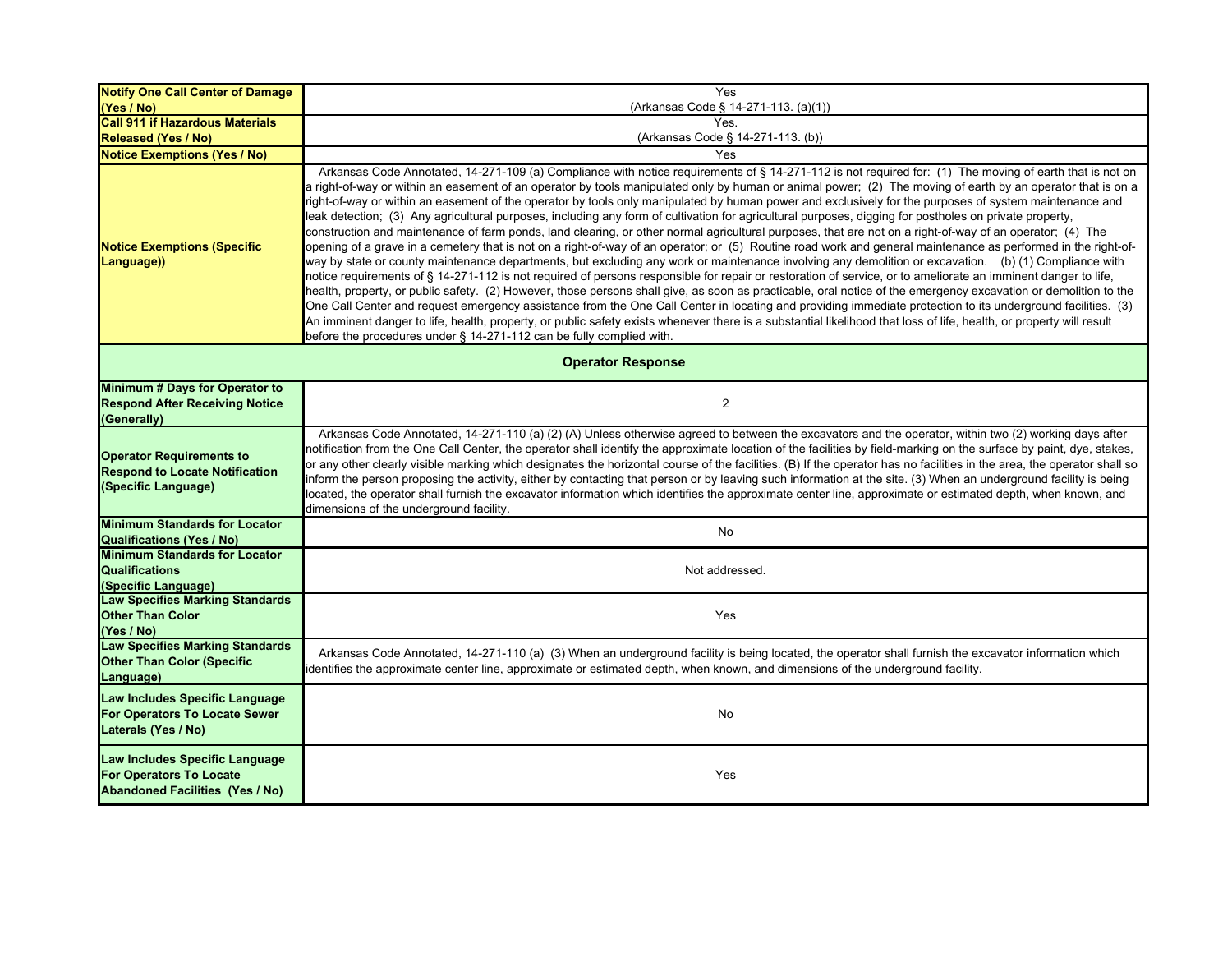| <b>Operator Must Locate Abandoned</b><br><b>Facilities</b><br>(Specific Language)                                                          | Arkansas Code Annotated, 14-271-108 (a) (1) Each member operator having underground facilities, including those facilities that have been abandoned in<br>place by the member operator but not yet physically removed and that can be identified, shall file a notice with the One Call Center that the member operator<br>has underground facilities. (2) The notice shall include a list of the geographic areas where facilities are located (d) Member operators shall maintain<br>records and drawings of all changes and additions to their underground facilities.<br>14-271-110 (a) (2) (A) Unless otherwise agreed to between the excavators and the operator, within two (2) working days after notification from the One Call<br>Center, the operator shall identify the approximate location of the facilities by field-marking on the surface by paint, dye, stakes, or any other clearly vis ble<br>marking which designates the horizontal course of the facilities. |  |
|--------------------------------------------------------------------------------------------------------------------------------------------|-------------------------------------------------------------------------------------------------------------------------------------------------------------------------------------------------------------------------------------------------------------------------------------------------------------------------------------------------------------------------------------------------------------------------------------------------------------------------------------------------------------------------------------------------------------------------------------------------------------------------------------------------------------------------------------------------------------------------------------------------------------------------------------------------------------------------------------------------------------------------------------------------------------------------------------------------------------------------------------|--|
| Positive Response Required -<br><b>Operator Contact Excavator</b><br>(Yes / No)                                                            | <b>No</b>                                                                                                                                                                                                                                                                                                                                                                                                                                                                                                                                                                                                                                                                                                                                                                                                                                                                                                                                                                           |  |
| <b>Positive Response Required -</b><br><b>Operator Contact Excavator</b><br>(Specific Language)                                            | Not addressed.                                                                                                                                                                                                                                                                                                                                                                                                                                                                                                                                                                                                                                                                                                                                                                                                                                                                                                                                                                      |  |
| <b>Positive Response Required -</b><br><b>Operator Contact One Call Center</b><br>(Yes / No)                                               | No                                                                                                                                                                                                                                                                                                                                                                                                                                                                                                                                                                                                                                                                                                                                                                                                                                                                                                                                                                                  |  |
| <b>Positive Response Required -</b><br><b>Operator Contact One Call Center</b><br>(Specific Language)                                      | Not addressed                                                                                                                                                                                                                                                                                                                                                                                                                                                                                                                                                                                                                                                                                                                                                                                                                                                                                                                                                                       |  |
| <b>Positive Response - One-Call</b><br><b>Automated (Yes / No)</b>                                                                         | <b>No</b>                                                                                                                                                                                                                                                                                                                                                                                                                                                                                                                                                                                                                                                                                                                                                                                                                                                                                                                                                                           |  |
| <b>Operator Must Provide One-Call</b><br><b>Center with Information On</b><br><b>Locations of Buried Facilities (Yes</b><br>/ No)          | Yes                                                                                                                                                                                                                                                                                                                                                                                                                                                                                                                                                                                                                                                                                                                                                                                                                                                                                                                                                                                 |  |
| <b>Operator Must Provide One-Call</b><br><b>Center with Information On</b><br><b>Locations of Buried Facilities</b><br>(Specific Language) | Arkansas Code Annotated, 14-271-108 (a) (1) Each member operator having underground facilities, including those facilities that have been abandoned in<br>place by the member operator but not yet physically removed and that can be identified, shall file a notice with the One Call Center that the member operator<br>has underground facilities. (2) The notice shall include a list of the geographic areas where facilities are located, providing as much specific information as<br>reasonably possible, the name of the member operator, and the name, title, address, and telephone number of its representative designated to respond to<br>notices of intent to excavate.                                                                                                                                                                                                                                                                                             |  |
| <b>Operator Must Update Information</b><br><b>On Locations of Buried Facilities</b><br>(Yes / No)                                          | Yes                                                                                                                                                                                                                                                                                                                                                                                                                                                                                                                                                                                                                                                                                                                                                                                                                                                                                                                                                                                 |  |
| <b>Operator Must Update Information</b><br><b>On Locations of Buried Facilities</b><br>(Specific Language)                                 | Arkansas Code Annotated, 14-271-108 (b) Changes to any of the information contained in the notice filed in accordance with subsection (a) of this section<br>shall be filed with the One Call Center within thirty (30) days of the change.                                                                                                                                                                                                                                                                                                                                                                                                                                                                                                                                                                                                                                                                                                                                         |  |
| <b>New Facilities Must Be Locatable</b><br>Electronically<br>(Yes / No)                                                                    | Yes                                                                                                                                                                                                                                                                                                                                                                                                                                                                                                                                                                                                                                                                                                                                                                                                                                                                                                                                                                                 |  |
| <b>New Facilities Must Be Locatable</b><br><b>Electronically (Specific Language)</b>                                                       | Arkansas Code Annotated, 14-271-111 (a) (2) In addition to the foregoing, all underground facilities installed after January 1, 1996, shall be permanently<br>marked with tracing wires of appropriate durability or in other manner which will enable the operator to trace the specific course of the underground facility.                                                                                                                                                                                                                                                                                                                                                                                                                                                                                                                                                                                                                                                       |  |
| Design Request (Yes / No)                                                                                                                  | No                                                                                                                                                                                                                                                                                                                                                                                                                                                                                                                                                                                                                                                                                                                                                                                                                                                                                                                                                                                  |  |
| <b>One Call, Enforcement, and Reporting</b>                                                                                                |                                                                                                                                                                                                                                                                                                                                                                                                                                                                                                                                                                                                                                                                                                                                                                                                                                                                                                                                                                                     |  |
| <b>Mandatory One Call Membership</b><br>(Yes / No)                                                                                         | Yes.<br>(Arkansas Code § 14-271-107. (a))                                                                                                                                                                                                                                                                                                                                                                                                                                                                                                                                                                                                                                                                                                                                                                                                                                                                                                                                           |  |
| <b>One Call Membership Exemptions</b><br>(Yes / No)                                                                                        | Yes                                                                                                                                                                                                                                                                                                                                                                                                                                                                                                                                                                                                                                                                                                                                                                                                                                                                                                                                                                                 |  |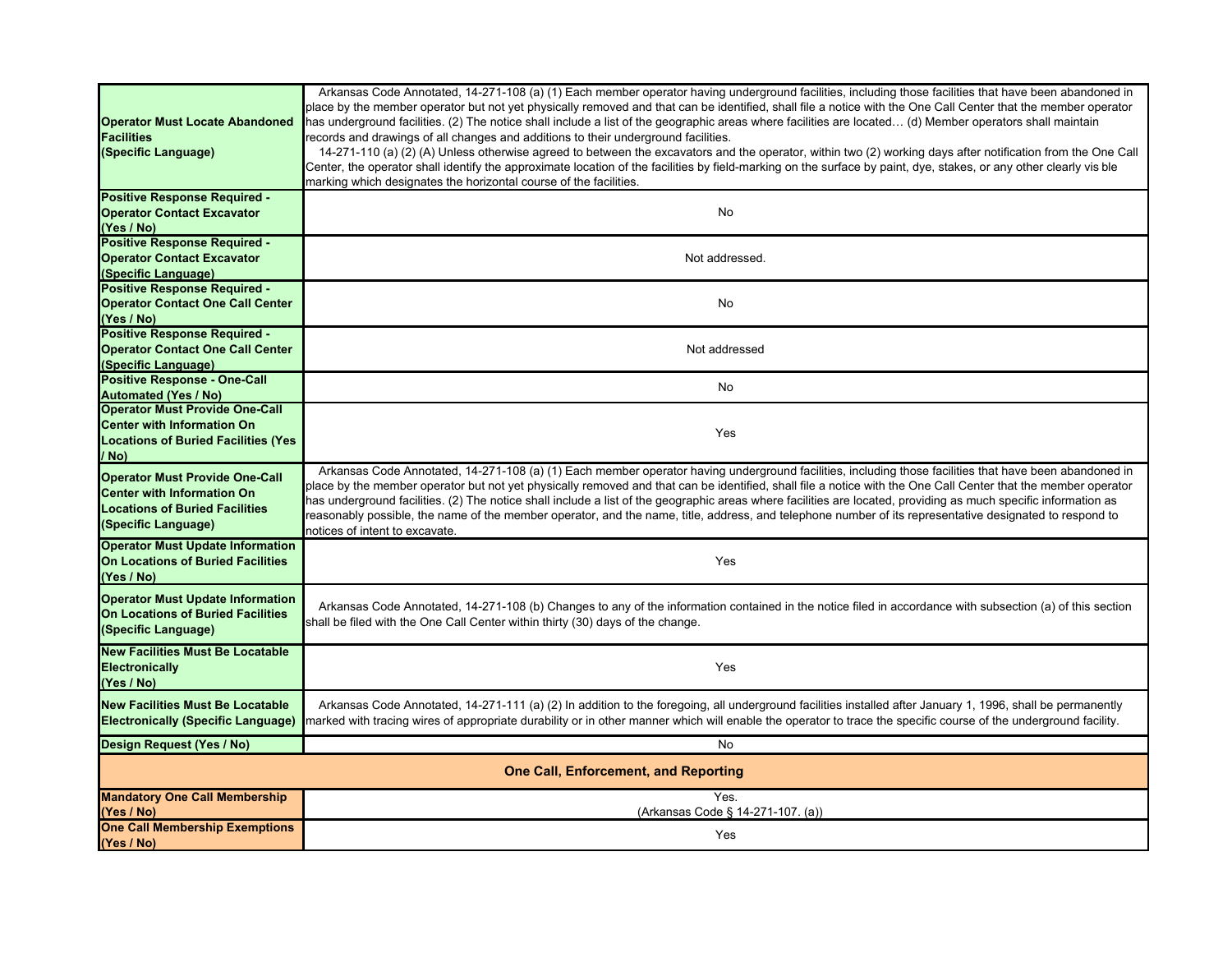| <b>One Call Membership Exemptions</b><br>(Specific Language)                                     | Arkansas Code Annotated, 14-271-107 (a) All operators of underground facilities shall become members of the One Call Center; however, the commission<br>may provide, by rule or by orders, for such exemptions or waivers concerning some or all of the requirements of membership as may appear reasonable and<br>proper, as long as the exemption or waiver is not proh bited by statute or federal law.<br>14-271-102 (13) (B) "Underground facility" does not include: (i) Privately owned service lines: (a) Used solely for the purpose of transporting<br>communications, data, electricity, gas, heat, water, steam, chemicals, television or radio transmissions or signals, or sewage for the operation of a residence<br>or business; and (b) Wholly located on or beneath private property; or (ii) Residential or agricultural underground irrigation systems; (14) "Underground<br>pipeline facilities" means any underground pipeline facility used to transport natural gas or hazardous liquids. However, this definition does not apply to<br>persons, including operator's master meters, whose primary activity does not include the production, transportation, or marketing of gas or hazardous liquids<br>or to master-metered systems whose underground facilities do not cross property other than their own or are not located under public rights-of-way                                                                                                                                                                                                                                                                                                                                                                                                                                                                                                                                                                                                                     |
|--------------------------------------------------------------------------------------------------|---------------------------------------------------------------------------------------------------------------------------------------------------------------------------------------------------------------------------------------------------------------------------------------------------------------------------------------------------------------------------------------------------------------------------------------------------------------------------------------------------------------------------------------------------------------------------------------------------------------------------------------------------------------------------------------------------------------------------------------------------------------------------------------------------------------------------------------------------------------------------------------------------------------------------------------------------------------------------------------------------------------------------------------------------------------------------------------------------------------------------------------------------------------------------------------------------------------------------------------------------------------------------------------------------------------------------------------------------------------------------------------------------------------------------------------------------------------------------------------------------------------------------------------------------------------------------------------------------------------------------------------------------------------------------------------------------------------------------------------------------------------------------------------------------------------------------------------------------------------------------------------------------------------------------------------------------------------------------------------------------------|
| <b>One-Call Law Addresses Board</b>                                                              | No                                                                                                                                                                                                                                                                                                                                                                                                                                                                                                                                                                                                                                                                                                                                                                                                                                                                                                                                                                                                                                                                                                                                                                                                                                                                                                                                                                                                                                                                                                                                                                                                                                                                                                                                                                                                                                                                                                                                                                                                      |
| Make-Up (Yes / No)<br><b>One-Call Law Addresses Board</b>                                        |                                                                                                                                                                                                                                                                                                                                                                                                                                                                                                                                                                                                                                                                                                                                                                                                                                                                                                                                                                                                                                                                                                                                                                                                                                                                                                                                                                                                                                                                                                                                                                                                                                                                                                                                                                                                                                                                                                                                                                                                         |
| <b>Make-Up (Specific Language)</b>                                                               | Not addressed.                                                                                                                                                                                                                                                                                                                                                                                                                                                                                                                                                                                                                                                                                                                                                                                                                                                                                                                                                                                                                                                                                                                                                                                                                                                                                                                                                                                                                                                                                                                                                                                                                                                                                                                                                                                                                                                                                                                                                                                          |
| <b>Separate Body Designated to</b><br><b>Advise Enforcement Authority (Yes</b><br>/ No)          | No                                                                                                                                                                                                                                                                                                                                                                                                                                                                                                                                                                                                                                                                                                                                                                                                                                                                                                                                                                                                                                                                                                                                                                                                                                                                                                                                                                                                                                                                                                                                                                                                                                                                                                                                                                                                                                                                                                                                                                                                      |
| <b>Separate Body Designated to</b><br><b>Advise Enforcement Authority</b><br>(Specific Language) | Not addressed.                                                                                                                                                                                                                                                                                                                                                                                                                                                                                                                                                                                                                                                                                                                                                                                                                                                                                                                                                                                                                                                                                                                                                                                                                                                                                                                                                                                                                                                                                                                                                                                                                                                                                                                                                                                                                                                                                                                                                                                          |
| <b>Penalties / Fines Excavators</b><br>(Yes / No)                                                | Yes                                                                                                                                                                                                                                                                                                                                                                                                                                                                                                                                                                                                                                                                                                                                                                                                                                                                                                                                                                                                                                                                                                                                                                                                                                                                                                                                                                                                                                                                                                                                                                                                                                                                                                                                                                                                                                                                                                                                                                                                     |
| <b>Penalties / Fines Excavators</b><br>(Specific Language)                                       | Arkansas Code Annotated, 14-271-104 (a) (1) Except as provided in subdivision (a) (2) of this subsection, any person who violates any provisions of this<br>chapter shall be subject to a civil penalty not to exceed two thousand five hundred dollars (\$2,500) for each violation. (2) Operators of underground pipeline<br>facilities and excavators shall, upon violation of any applicable requirements of 49 C.F.R. Part 198, Subpart C, or 49 U.S.C. § 60114(b) concerning marking<br>facilities, § 60114(d) concerning applicability to excavators, or § 60118(a) concerning general waivers, as in effect on February 2013, unless excepted under §<br>14-271-109, and damage of an interstate or intrastate natural gas pipeline facility or an interstate or intrastate hazardous liquid pipeline facility, be subject to<br>civil penalties in an amount not to exceed two (2) times the amount of property damage to the interstate or intrastate natural gas pipeline facility or an<br>interstate or intrastate hazardous liquid pipeline facility up to a maximum of two hundred thousand dollars (\$200,000) for each violation for each day that the<br>violation persists, except that the maximum civil penalty shall not exceed two million dollars (\$2,000,000) for any related series of violations.<br>Also, regarding pipelines and pipeline facilities, the 2013 legislation that amended the Arkansas Underground Facility Damage Prevention Law also<br>amended Arkansas Code Title 5, Chapter 69, A.C.A. § 5-69-103 (2014), to add an additional section that specifies that a person is, upon conviction, guilty of<br>a felony that person knowingly violate § 14-271-112(a) of the Arkansas Underground Facilities Damage Prevention Act (i.e., fails to notify) and damages or<br>destroys ineterstate or intrastate natural gas pipeline facilities or intrastate hazardous liquid pipeline facilities.<br>(http://www.lexisnexis.com/hottopics/arcode/Default.asp) |
| <b>Penalties / Fines Operators</b><br>(Yes / No)                                                 | Yes                                                                                                                                                                                                                                                                                                                                                                                                                                                                                                                                                                                                                                                                                                                                                                                                                                                                                                                                                                                                                                                                                                                                                                                                                                                                                                                                                                                                                                                                                                                                                                                                                                                                                                                                                                                                                                                                                                                                                                                                     |
| <b>Penalties / Fines Operators</b><br>(Specific Language)                                        | Arkansas Code Annotated, 14-271-104 (a) (1) Except as provided in subdivision (a) (2) of this subsection, any person who violates any provisions of this<br>chapter shall be subject to a civil penalty not to exceed two thousand five hundred dollars (\$2,500) for each violation. (2) Operators of underground pipeline<br>facilities and excavators shall, upon violation of any applicable requirements of 49 C.F.R. Part 198, Subpart C, or 49 U.S.C. § 60114(b) concerning marking<br>facilities, § 60114(d) concerning applicability to excavators, or § 60118(a) concerning general waivers, as in effect on February 2013, unless excepted under §<br>14-271-109, and damage of an interstate or intrastate natural gas pipeline facility or an interstate or intrastate hazardous liquid pipeline facility, be subject to<br>civil penalties in an amount not to exceed two (2) times the amount of property damage to the interstate or intrastate natural gas pipeline facility or an<br>interstate or intrastate hazardous liquid pipeline facility up to a maximum of two hundred thousand dollars (\$200,000) for each violation for each day that the<br>violation persists, except that the maximum civil penalty shall not exceed two million dollars (\$2,000,000) for any related series of violations.<br>Also, regarding pipelines and pipeline facilities, the 2013 legislation that amended the Arkansas Underground Facility Damage Prevention Law also<br>amended Arkansas Code Title 5, Chapter 69, A.C.A. § 5-69-103 (2014), to add an additional section that specifies that a person is, upon conviction, guilty of<br>a felony that person knowingly violate § 14-271-112(a) of the Arkansas Underground Facilities Damage Prevention Act (i.e., fails to notify) and damages or<br>destroys ineterstate or intrastate natural gas pipeline facilities or intrastate hazardous liquid pipeline facilities.<br>(http://www.lexisnexis.com/hottopics/arcode/Default.asp) |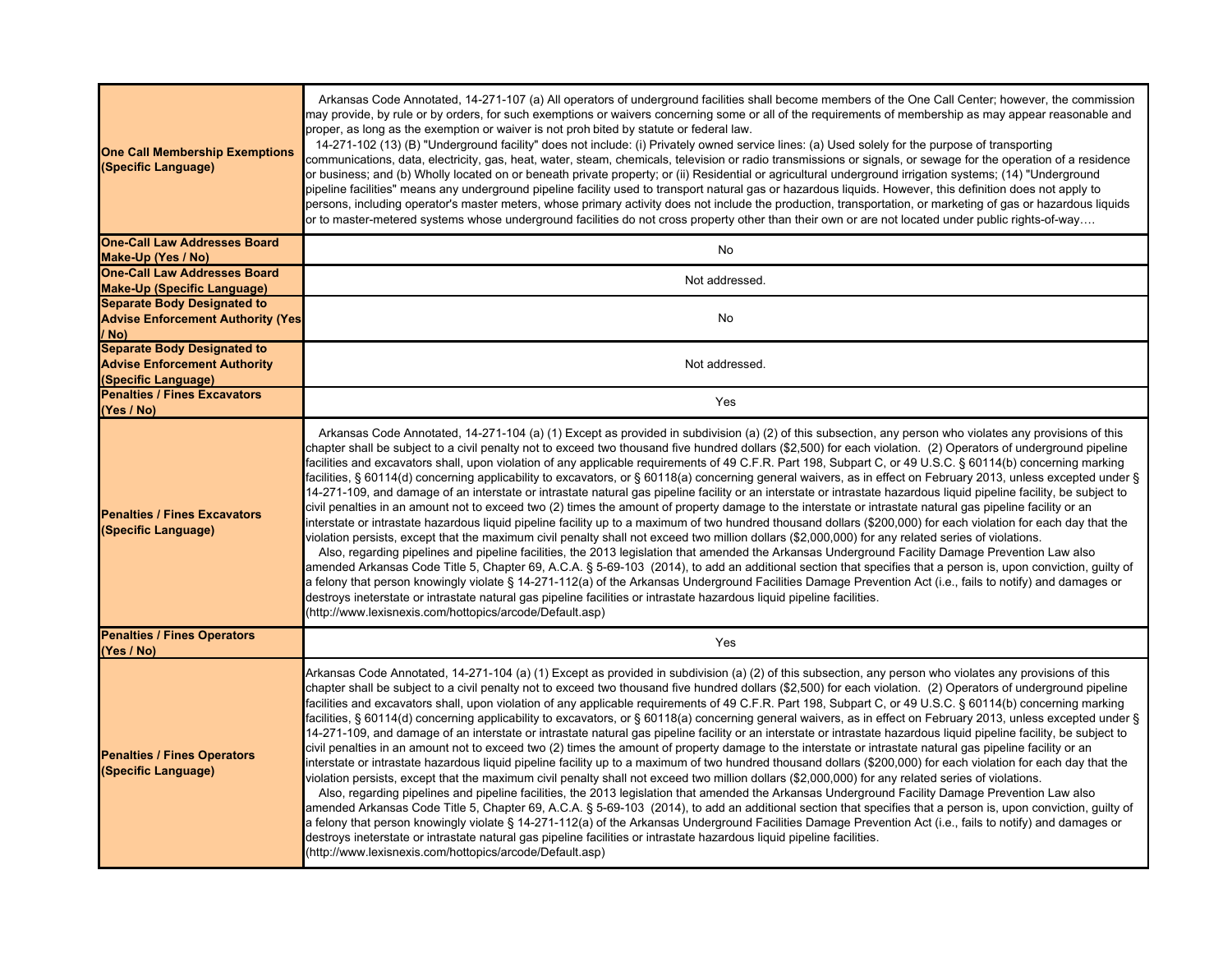| Penalties / Fines Other (Yes / No)                                                                                                           | Yes.                                                                                                                                                                                                                                                                                                                                                                                                                                                                                                                                                                                                                                                                                                                                                                                                                                                                                                                                                                                                                                                                                                                                                                                                         |
|----------------------------------------------------------------------------------------------------------------------------------------------|--------------------------------------------------------------------------------------------------------------------------------------------------------------------------------------------------------------------------------------------------------------------------------------------------------------------------------------------------------------------------------------------------------------------------------------------------------------------------------------------------------------------------------------------------------------------------------------------------------------------------------------------------------------------------------------------------------------------------------------------------------------------------------------------------------------------------------------------------------------------------------------------------------------------------------------------------------------------------------------------------------------------------------------------------------------------------------------------------------------------------------------------------------------------------------------------------------------|
| <b>Penalties / Fines Other</b><br>(Specific Language)                                                                                        | Arkansas Code Annotated, 14-271-104 (a) (1) Except as provided in subdivision (a) (2) of this subsection, any person who violates any provisions of this<br>chapter shall be subject to a civil penalty not to exceed two thousand five hundred dollars (\$2,500) for each violation. (f) Neither the State Highway<br>Commission, nor the Arkansas State Highway and Transportation Department, nor their officers or employees nor the county judges or their road<br>departments are subject to the provisions of this section.<br>Also, regarding pipelines and pipeline facilities, the 2013 legislation that amended the Arkansas Underground Facility Damage Prevention Law also<br>amended Arkansas Code Title 5, Chapter 69, A.C.A. § 5-69-103 (2014), to add an additional section that specifies that a person is, upon conviction, guilty of<br>a felony that person knowingly violate § 14-271-112(a) of the Arkansas Underground Facilities Damage Prevention Act (i.e., fails to notify) and damages or<br>destroys ineterstate or intrastate natural gas pipeline facilities or intrastate hazardous liquid pipeline facilities.<br>(http://www.lexisnexis.com/hottopics/arcode/Default.asp) |
| <b>Enforcement Authority Identified</b>                                                                                                      | Arkansas Code Annotated, 14-271-104 (b) (1) Actions to recover the penalties provided for in this section shall be brought by the Attorney General of<br>Arkansas, the county prosecutor, or the city attorney, at the request of any person, in the circuit court in the county in which the cause, or some part thereof,<br>arose or in which the defendant has its principal place of business or resides. (c) The Attorney General of Arkansas, the county prosecutor, or the city attorney<br>shall, at the request of any person, bring an action in a court of competent jurisdiction to enjoin any violation of 49 C.F.R. Part 198, Subpart C, committed by<br>operators of underground pipeline facilities and excavators.                                                                                                                                                                                                                                                                                                                                                                                                                                                                          |
| <b>Damage Investigation Required by</b><br><b>Enforcement Authority</b><br>(Yes / No)                                                        | <b>No</b>                                                                                                                                                                                                                                                                                                                                                                                                                                                                                                                                                                                                                                                                                                                                                                                                                                                                                                                                                                                                                                                                                                                                                                                                    |
| <b>Mandatory Reporting of</b><br><b>Excavation Damage by All Utility</b><br><b>Owners to State Entity or</b><br><b>Department (Yes / No)</b> | No                                                                                                                                                                                                                                                                                                                                                                                                                                                                                                                                                                                                                                                                                                                                                                                                                                                                                                                                                                                                                                                                                                                                                                                                           |
| <b>Mandatory Reporting by</b><br><b>Excavators to State Entity or</b><br><b>Department (Yes / No)</b>                                        | No                                                                                                                                                                                                                                                                                                                                                                                                                                                                                                                                                                                                                                                                                                                                                                                                                                                                                                                                                                                                                                                                                                                                                                                                           |
| <b>Mandatory Reporting to State</b><br><b>Entity or Department - Gas Only</b><br>(Yes / No)                                                  | No                                                                                                                                                                                                                                                                                                                                                                                                                                                                                                                                                                                                                                                                                                                                                                                                                                                                                                                                                                                                                                                                                                                                                                                                           |
|                                                                                                                                              | <b>Law and Regulation</b>                                                                                                                                                                                                                                                                                                                                                                                                                                                                                                                                                                                                                                                                                                                                                                                                                                                                                                                                                                                                                                                                                                                                                                                    |
| Statute / Law (Name & Link)                                                                                                                  | Arkansas Code Annotated (A.C.A.), Title 14, Subtitle 16, Chapter 271: Underground Facilities Damage Prevention Act Sections 14-271-01 to -115.<br>(http://www.arkonecall.com/wp-content/uploads/2016/01/state-laws.pdf).<br>Also, A.C.A., Title 5, Chapter 69, A.C.A. § 5-69-103.<br>(http://www.lexisnexis.com/hottopics/arcode/Default.asp)<br>Also see One-Call Center Website for Information on State Law.                                                                                                                                                                                                                                                                                                                                                                                                                                                                                                                                                                                                                                                                                                                                                                                              |
| Date of Last Revision to Statute /<br>Law                                                                                                    | March 17, 2015                                                                                                                                                                                                                                                                                                                                                                                                                                                                                                                                                                                                                                                                                                                                                                                                                                                                                                                                                                                                                                                                                                                                                                                               |
| <b>Administrative Rules / Regulations</b><br>(Yes / No)                                                                                      | Yes                                                                                                                                                                                                                                                                                                                                                                                                                                                                                                                                                                                                                                                                                                                                                                                                                                                                                                                                                                                                                                                                                                                                                                                                          |
| <b>Administrative Rules / Regulations</b><br>(Name & Link)                                                                                   | Arkansas Code Annotated § 14-271-113(a)(1) was revised in 2015 to require notification to the one-call center of damage to an underground facility. The<br>requirement to notify the operator was removed.<br>Arkansas Public Service Commission, Arkansas Gas Pipeline Code, adopts and prescribes Federal Pipeline Safety Regulation 49 CFR 192.614 as the<br>requirements for pipeline damage prevention programs. (http://www.apscservices.info/Rules/arkansas gas pipeline code.pdf)<br>The Arkansas Gas Pipeline Code is a mandatory requirement for pipeline operators and subjects violators to civil penalties not to exceed \$100,000 for<br>each violation for each day the violation continues, except that the maximum civil penalty may not exceed \$1,000,000 for any related series of violations.<br>In 1989 the Arkansas PSC established the Arkansas One Call Center Rules (http://www.apscservices.info/Rules/arkansas one call center rules.pdf).                                                                                                                                                                                                                                       |